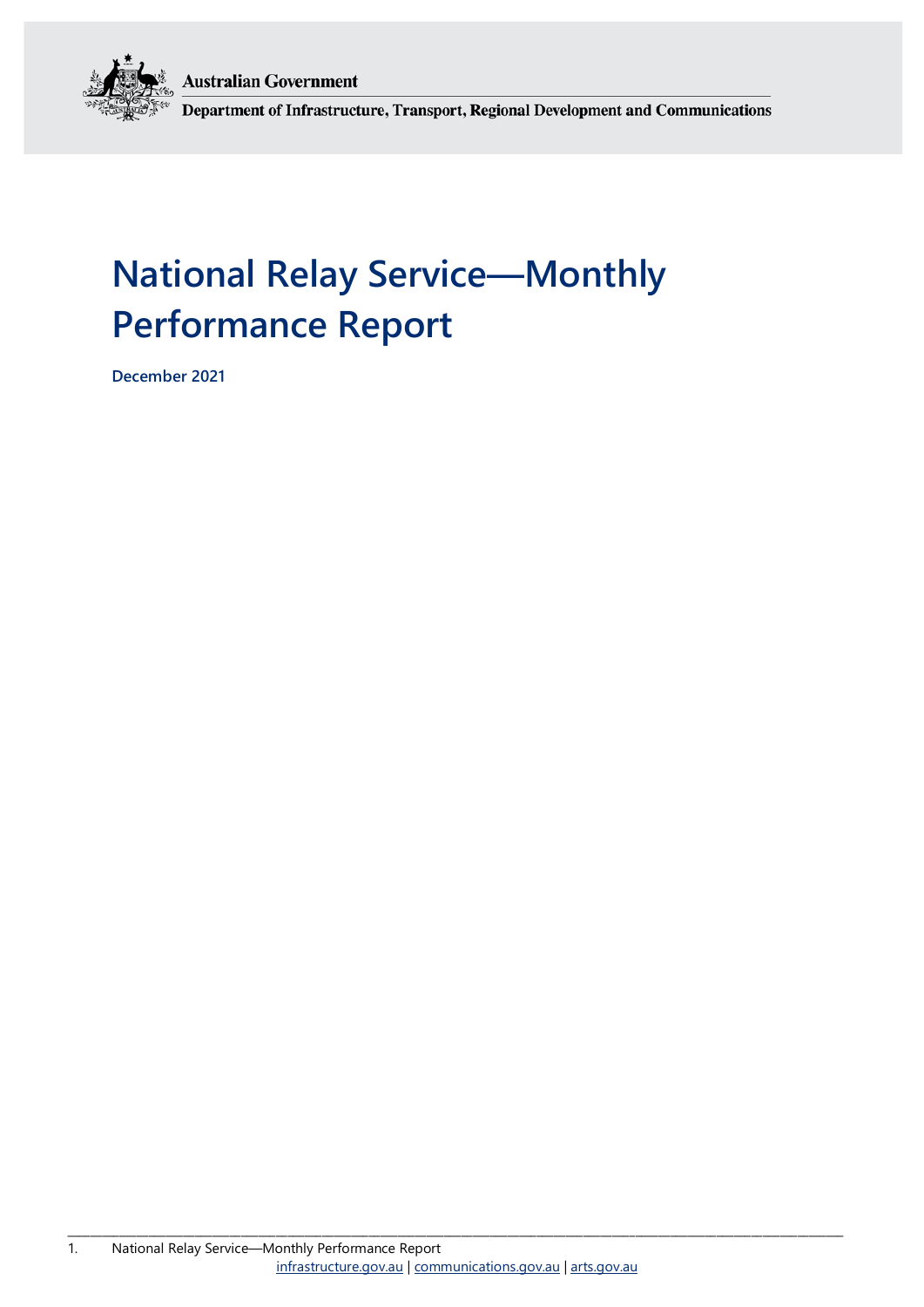### © Commonwealth of Australia 2021 December 2021 / INFRASTRUCTURE

### **Ownership of intellectual property rights in this publication**

Unless otherwise noted, copyright (and any other intellectual property rights, if any) in this publication is owned by the Commonwealth of Australia (referred to below as the Commonwealth).

### **Disclaimer**

The material contained in this publication is made available on the understanding that the Commonwealth is not providing professional advice, and that users exercise their own skill and care with respect to its use, and seek independent advice if necessary.

The Commonwealth makes no representations or warranties as to the contents or accuracy of the information contained in this publication. To the extent permitted by law, the Commonwealth disclaims liability to any person or organisation in respect of anything done, or omitted to be done, in reliance upon information contained in this publication.

### **Creative Commons licence**

With the exception of (a) the Coat of Arms; (b) the Department of Infrastructure, Transport, Regional Development and Communications photos and graphics; and (c) [OTHER], copyright in this publication is licensed under a Creative Commons Attribution 4.0 Australia Licence.

Creative Commons Attribution 4.0 Australia Licence is a standard form licence agreement that allows you to copy, communicate and adapt this publication provided that you attribute the work to the Commonwealth and abide by the other licence terms.

Further information on the licence terms is available from [https://creativecommons.org/licenses/by/4.0/.](https://creativecommons.org/licenses/by/4.0/) This publication should be attributed in the following way: © Commonwealth of Australia 2021.

### **Use of the Coat of Arms**

The Department of the Prime Minister and Cabinet sets the terms under which the Coat of Arms is used. Please refer to the Commonwealth Coat of Arms — Information and Guidelines publication available at [www.pmc.gov.au.](http://www.pmc.gov.au/) 

### **Contact us**

This publication is available in hard copy or PDF format. All other rights are reserved, including in relation to any Departmental logos or trade marks which may exist. For enquiries regarding the licence and any use of this publication, please contact:

Director—Publishing and Communications Communication Branch Department of Infrastructure, Transport, Regional Development and Communications GPO Box 594 Canberra ACT 2601 Australia Email: [publishing@communications.gov.au](mailto:publishing@communications.gov.au)

Websites: [www.infrastructure.gov.au](http://www.infrastructure.gov.au/) [| www.communications.gov.au](http://www.communications.gov.au/) | [www.arts.gov.au.](http://www.arts.gov.au/)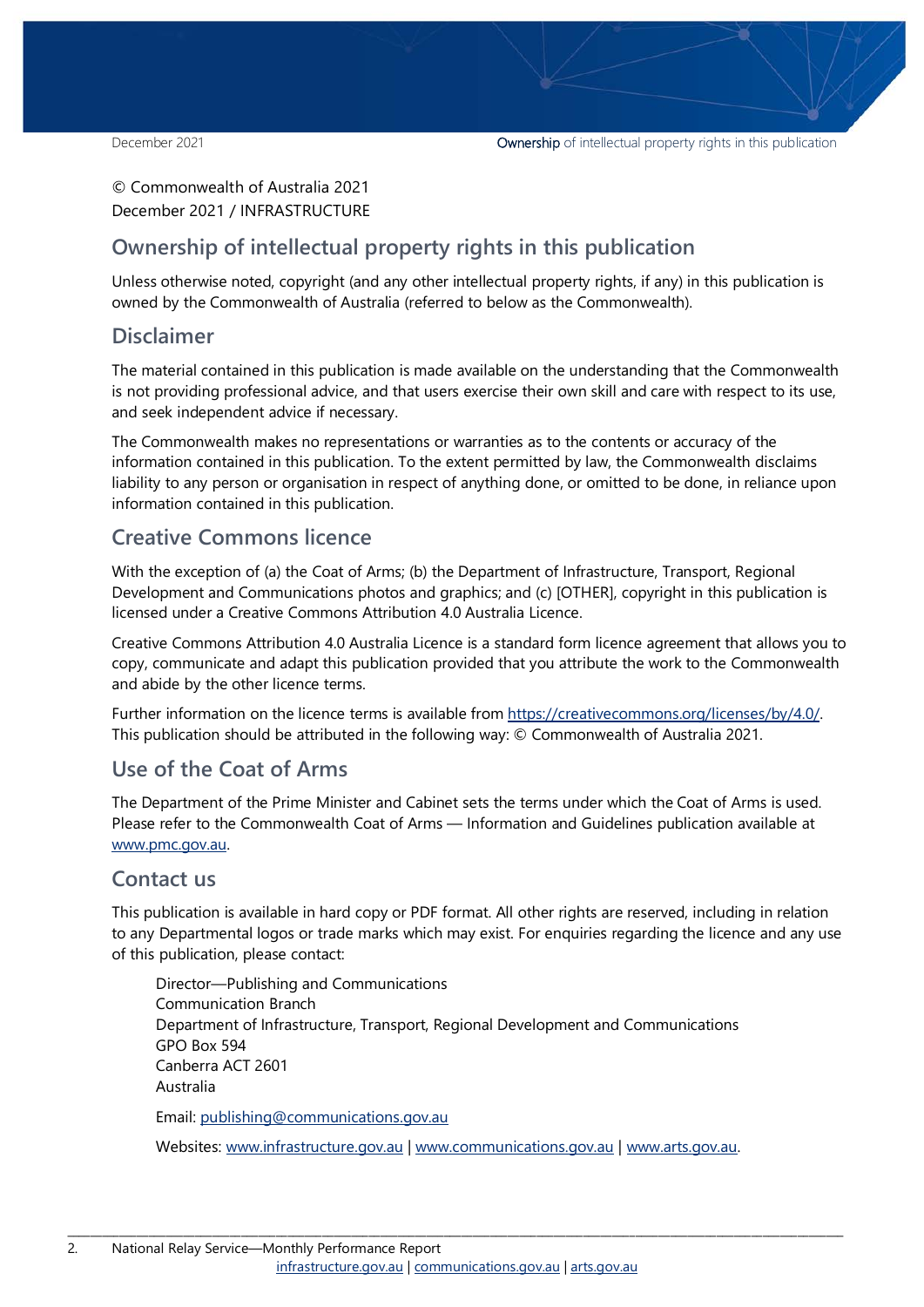December 2021

### **Contents**

## Tables / images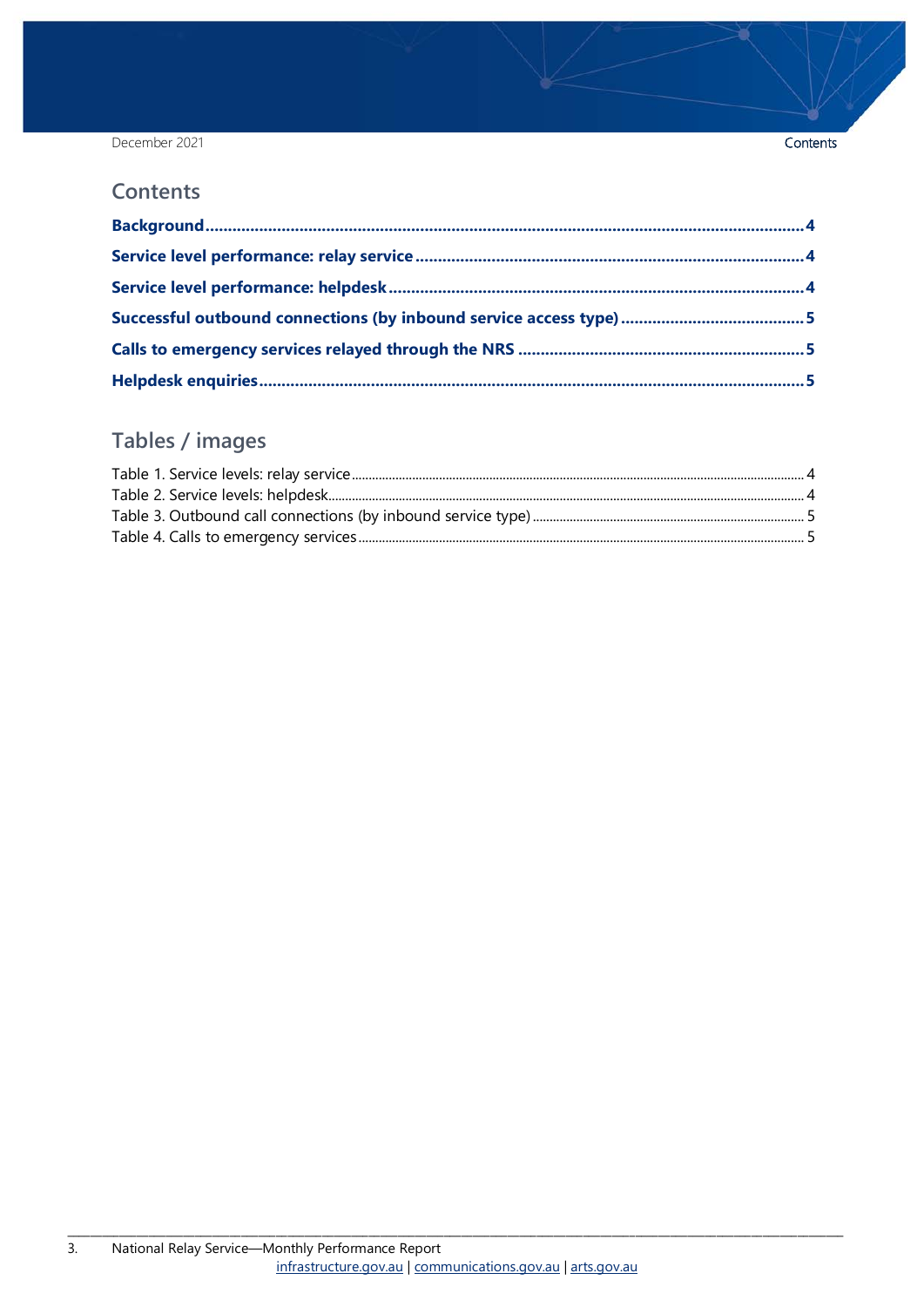#### December 2021 Background in the second second second second second second second second second second second second

## <span id="page-3-0"></span>**Background**

Concentrix, the National Relay Service (NRS) provider (relay and helpdesk services), submits activity and performance data to the Department of Infrastructure, Transport, Regional Development and Communications (the Department). This information is used to review the performance of the NRS against agreed service levels as well as provide data and information about how the NRS has been used in that month.

The Department then reports on NRS performance against agreed service levels and information on how the NRS is used, including the number of successful outbound connections, the number of calls to emergency services and the number of enquries to the NRS helpdesk.

## <span id="page-3-1"></span>**Service level performance: relay service**

| <b>Service level</b>                               | <b>Target</b>                                                                                                                                 | <b>December</b><br>2021 |
|----------------------------------------------------|-----------------------------------------------------------------------------------------------------------------------------------------------|-------------------------|
| Grade of Service 1 106<br>and 000 emergency        | At least 85% of 106 and 000 calls are answered by a call-taker<br>within 5 seconds of reaching the relevant answering point for<br>the call.  | 99.21%                  |
| <b>Grade of Service 2 106</b><br>and 000 emergency | At least 95% of 106 and 000 calls are answered by a call-taker<br>within 10 seconds of reaching the relevant answering point<br>for the call. | 99.32%                  |
| <b>Abandon Rate</b>                                | No more than 5% of calls answered by a call taker are<br>abandoned after leaving the IVR or being presented to the<br>routing queue.          | 1.17%                   |
| <b>Grade of Service 3</b>                          | At least 85% of all other non-emergency calls are answered<br>by a call taker within 10 seconds                                               | 91.31%                  |
| <b>Grade of Service 4</b>                          | At least 80% of video relay calls are answered by a call taker<br>within 120 seconds                                                          | 89.63%                  |

<span id="page-3-3"></span>**Table 1. Service levels: relay service**

## <span id="page-3-2"></span>**Service level performance: helpdesk**

#### <span id="page-3-4"></span>**Table 2. Service levels: helpdesk**

| <b>Service level</b>                  | <b>Target</b>                                                                                                                                                                                                                                                                                            | <b>December</b><br>2021 |
|---------------------------------------|----------------------------------------------------------------------------------------------------------------------------------------------------------------------------------------------------------------------------------------------------------------------------------------------------------|-------------------------|
| <b>Grade of Service</b>               | 80% of all telephone calls answered by a call taker within 30<br>seconds                                                                                                                                                                                                                                 | 97.75%                  |
| <b>Acknowledgement</b>                | Must acknowledge greater than 85% of all enquiries received<br>through public NRS email addresses or forms from Accesshub or<br>from Helpdesk users within four hours where the enquiry is received<br>before 2 pm (AEST) on a business.<br>Day or otherwise by 12 noon (AEST) on the next business day. | 100%                    |
| <b>Contact Resolution</b>             | Resolve greater than 85% of all enquiries received within 2 business<br>days.                                                                                                                                                                                                                            | 100%                    |
| <b>Complaint</b><br><b>Resolution</b> | All complaints received are resolved within 20 business days of them<br>being raised                                                                                                                                                                                                                     | 100%                    |

\_\_\_\_\_\_\_\_\_\_\_\_\_\_\_\_\_\_\_\_\_\_\_\_\_\_\_\_\_\_\_\_\_\_\_\_\_\_\_\_\_\_\_\_\_\_\_\_\_\_\_\_\_\_\_\_\_\_\_\_\_\_\_\_\_\_\_\_\_\_\_\_\_\_\_\_\_\_\_\_\_\_\_\_\_\_\_\_\_\_\_\_\_\_\_\_\_\_\_\_\_\_\_\_\_\_\_\_\_\_\_\_\_\_\_\_\_\_\_\_\_\_\_\_\_\_\_\_\_\_\_\_\_\_